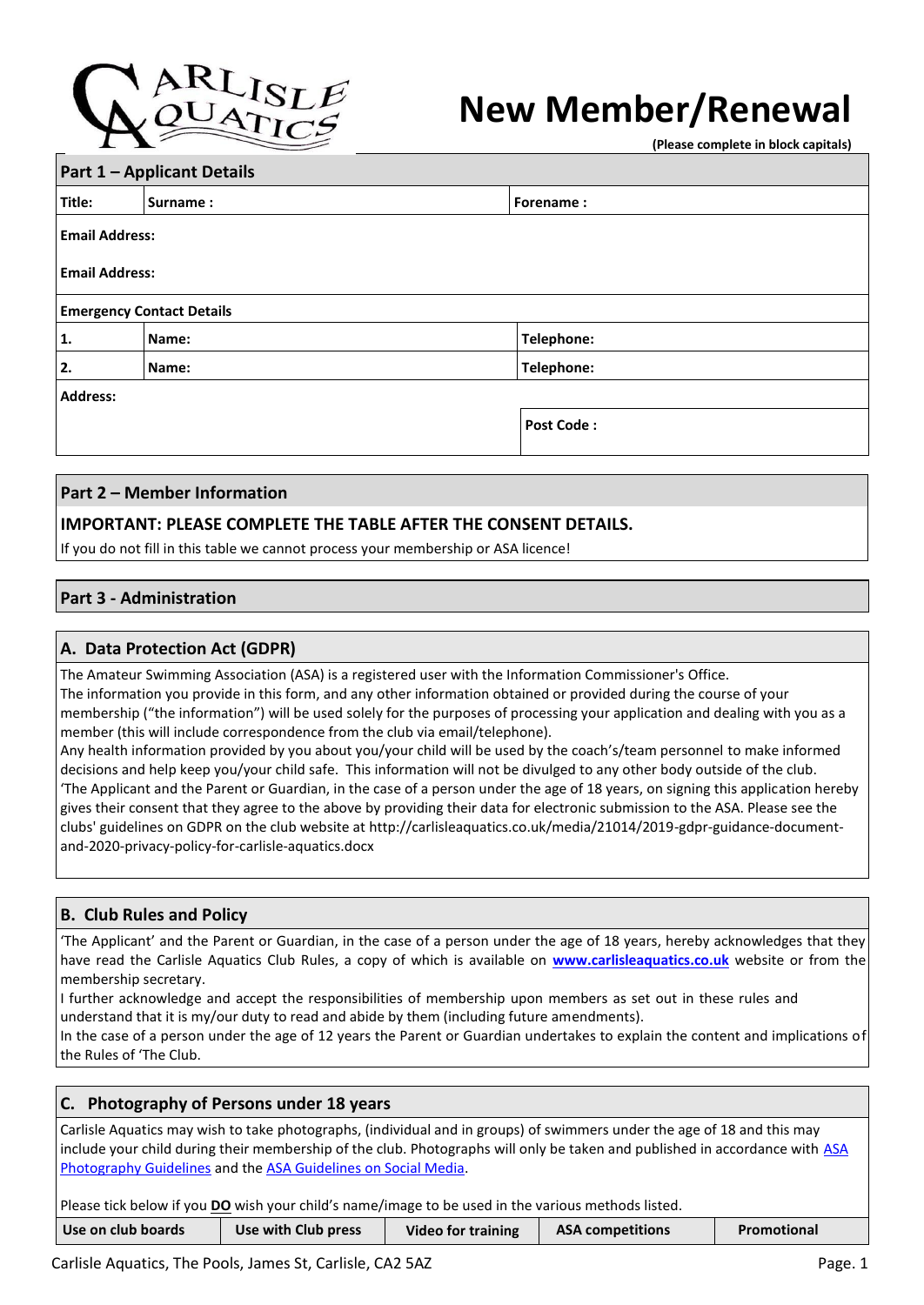| or electronic<br>displays | articles | purposes | involving contracted<br>photographer | flyers/notices |
|---------------------------|----------|----------|--------------------------------------|----------------|
|                           |          |          |                                      |                |

# **D. Consent**

I understand that the data I provide will be used for the purposes in Section A.

I give my consent for the taking and use of photographs as set out in Section C and that I may withdraw such consent in writing to the club Welfare Officer at any time should I wish to.

I have read and understood the Code of Conduct and Anti-Bullying Policy (found on the website & notice board) and understand that by providing my signature that I agree to be bound by the Code of Conduct, Anti-Bullying Policy and that the information contained on my Medical Declaration Form is accurate.

#### **ALL MEMBERS INCLUDED IN FAMILY MEMBERSHIP MUST SIGN THIS CONSENT.**

| <b>Signature (Applicant)</b>               | <b>DOB</b>  | Gender | <b>Date</b> |
|--------------------------------------------|-------------|--------|-------------|
|                                            |             |        |             |
|                                            |             |        |             |
|                                            |             |        |             |
|                                            |             |        |             |
|                                            |             |        |             |
|                                            |             |        |             |
| Signature Parent / Guardian (if required): | <b>Date</b> |        |             |
|                                            |             |        |             |

| Part 4 – CLUB USE ONLY – This section must be completed by desk/membership secretary |                                              |                                            |                                                     |  |  |
|--------------------------------------------------------------------------------------|----------------------------------------------|--------------------------------------------|-----------------------------------------------------|--|--|
| <b>Date Application</b><br><b>Received</b>                                           | Date Health Questionnaire<br><b>Received</b> | Cash/Cheque/SO<br><b>Received</b>          | <b>Standing order</b><br>mandate<br>given/explained |  |  |
|                                                                                      |                                              | £                                          | CAT -                                               |  |  |
| Date entered on ASA OSM -                                                            |                                              | Date Health questionnaire given to coach - |                                                     |  |  |
| <b>Date entered Accounts -</b>                                                       |                                              | <b>ASA NOS -</b>                           |                                                     |  |  |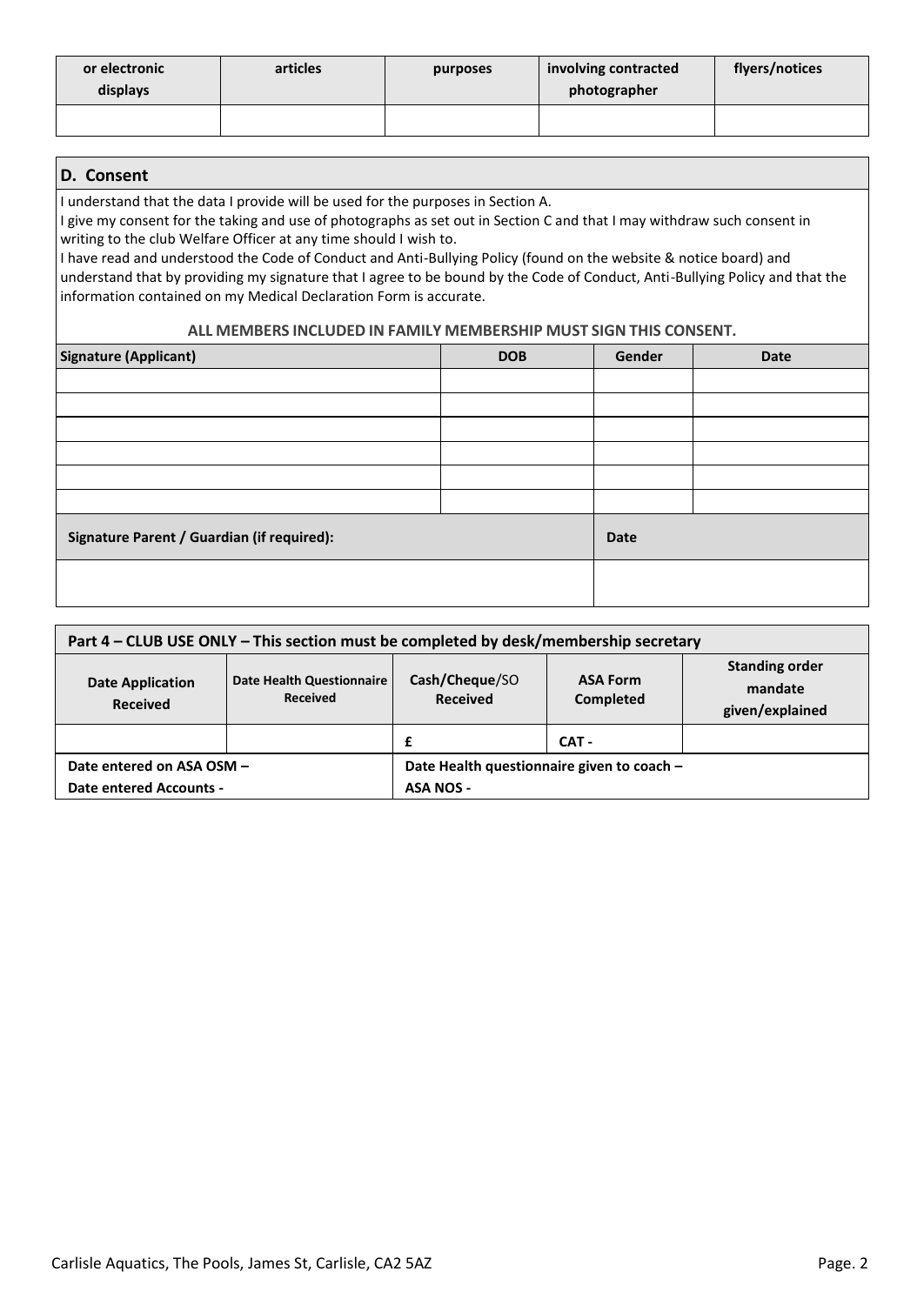| Part 2 – Membership Details                                                                                                                                                                                                                                                                                                                                                                                                                                        |            |   |     |              |                                                                                                                                                                                               | <b>Annual Club Membership Fees</b><br><b>Annual ASA Fees</b>                                                   |                                                                                                                           |                                                      |
|--------------------------------------------------------------------------------------------------------------------------------------------------------------------------------------------------------------------------------------------------------------------------------------------------------------------------------------------------------------------------------------------------------------------------------------------------------------------|------------|---|-----|--------------|-----------------------------------------------------------------------------------------------------------------------------------------------------------------------------------------------|----------------------------------------------------------------------------------------------------------------|---------------------------------------------------------------------------------------------------------------------------|------------------------------------------------------|
| complete the table below (for a family membership please list all members)<br>separate membership form, ASA licence and health questionnaire to be completed for each member (even if the membership is a family comprises of TWO AMOUNTS: Club Fees and ASA Registration Fee. If<br>pne)<br>ASA fees and Squad training fees can be found in the Appendices at the end of this form                                                                               |            |   |     |              | enclose a cheque made payable to 'Carlisle Aquatics' or cash which<br>paying by Online Banking please complete the relevant reference box<br>below so we can match your payment to your fees. |                                                                                                                |                                                                                                                           |                                                      |
| Squad/Role:<br><b>Monthly</b><br><b>Online Bank Ref:</b><br>Group A, B, C,<br>Please use the first 6 characters<br><b>Training</b><br>D, M, Official,<br>of your surname and then the<br>Fees:<br>Lifeguard,<br>first 6 characters of your<br>ASA No.<br>See Appendix<br><b>Member Name:</b><br>Coach,<br>forename) followed by a short<br>C for squad<br>Committee,<br>description such as TRNR, ASA,<br>fees (if<br>Parent,<br>MEM, MEET<br>applies)<br>Guardian |            |   |     |              | <b>Club Membership</b><br>Individual<br>Family<br>Non Swimmer<br>See Appendix A<br>for fees                                                                                                   | Membership<br><b>Fees</b><br>(E)<br>(for a family<br>membership<br>enter the fee on<br>the top member<br>only) | <b>ASA Category</b><br>(1,2,3)<br>If your child is<br>9 or over they<br>will need to be<br>CAT <sub>2</sub><br>registered | <b>ASA Fees</b><br>(f)<br>See Appendix B for<br>fees |
| <b>Example Swimmer</b>                                                                                                                                                                                                                                                                                                                                                                                                                                             | 9834756987 | D | £40 | SWIMMEEXAMPL | Individual                                                                                                                                                                                    | £12.50                                                                                                         | 2                                                                                                                         | £34.15                                               |
|                                                                                                                                                                                                                                                                                                                                                                                                                                                                    |            |   |     |              |                                                                                                                                                                                               |                                                                                                                |                                                                                                                           |                                                      |

| <b>Appendix A. Membership Fees</b> $- (1/2)$ price from 1 <sup>st</sup> Oct $- 31$ <sup>st</sup> Dec)                                                            | <b>Checklist</b>                                                      |                                                                                                                                                  |  |  |
|------------------------------------------------------------------------------------------------------------------------------------------------------------------|-----------------------------------------------------------------------|--------------------------------------------------------------------------------------------------------------------------------------------------|--|--|
| Please find below the annual fees that need to be paid by standing order to Carlisle Aquatics (Bank Details Below)<br>Sort Code: 60-04-30<br>Account #: 11080418 | <b>Individual Membership</b><br>$\Box$ Completed Membership Form      |                                                                                                                                                  |  |  |
| Individual Swimmer                                                                                                                                               | $\Box$ Completed Health Questionnaire<br>$\Box$ Completed ASA Licence |                                                                                                                                                  |  |  |
| Family<br>£30.00                                                                                                                                                 |                                                                       | <b>Bank Standing Order for:</b><br>❏<br>Monthly Training Fees with correct reference<br>$\circ$<br>ASA & Membership Fees with correct<br>$\circ$ |  |  |
| Non Swimmer                                                                                                                                                      |                                                                       |                                                                                                                                                  |  |  |
| <b>Appendix B. ASA Licence Fees -</b> (1/2 price from $1^{st}$ Oct $-31^{st}$ Dec)                                                                               | reference                                                             |                                                                                                                                                  |  |  |